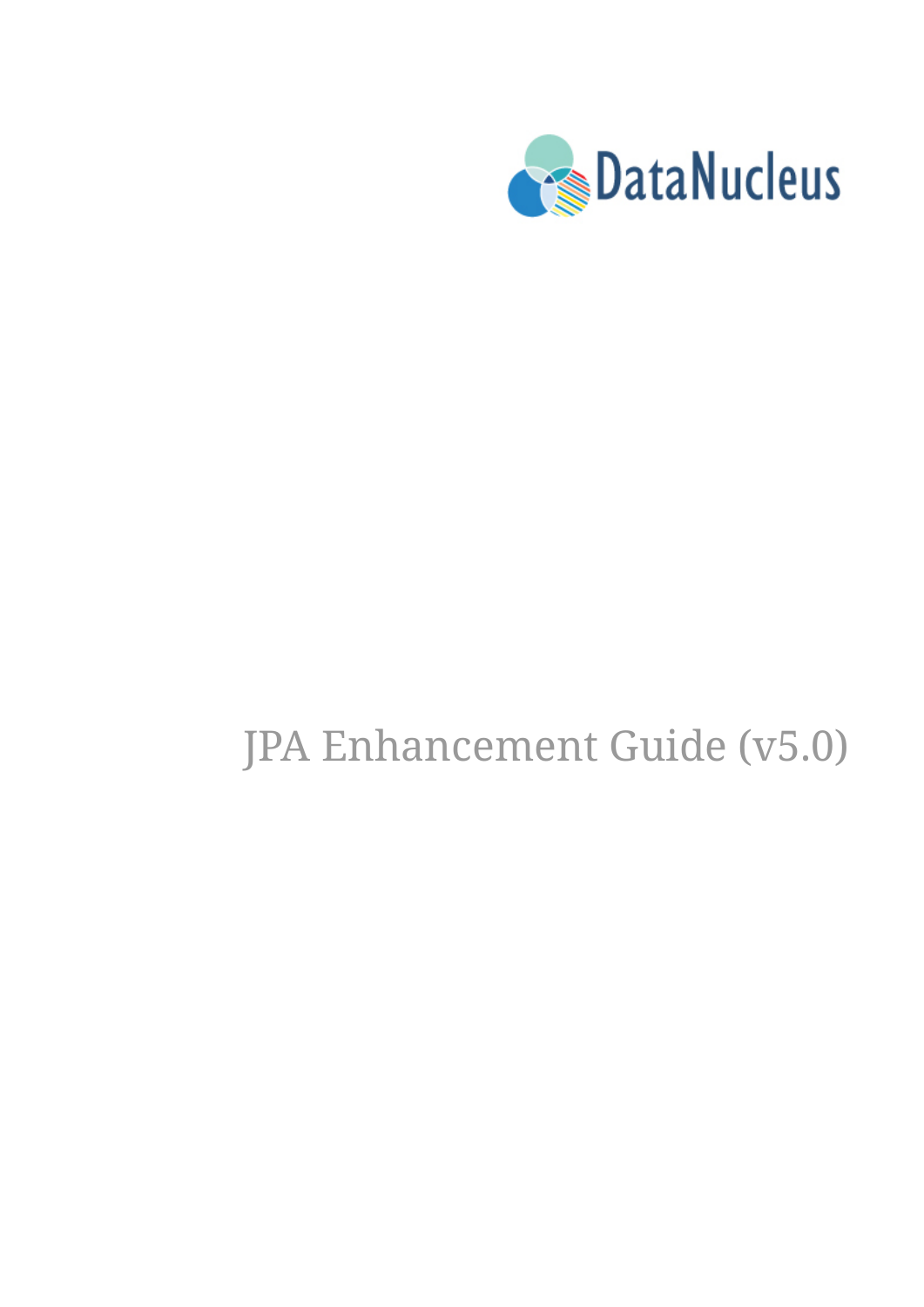## **Table of Contents**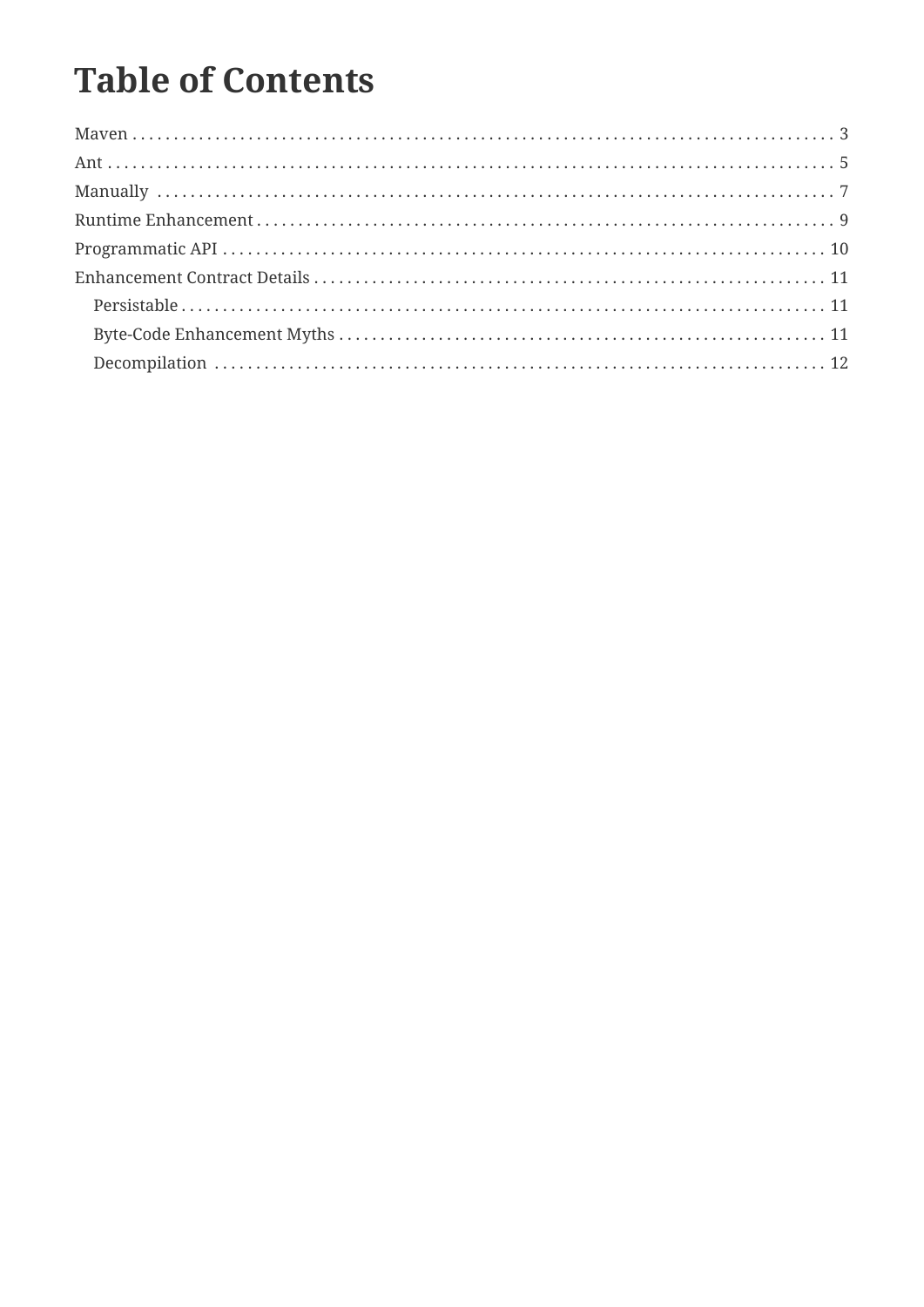DataNucleus requires that all JPA entities implement [Persistable](http://www.datanucleus.org/javadocs/core/5.0/org/datanucleus/enhancement/Persistable.html) and [Detachable](http://www.datanucleus.org/javadocs/core/5.0/org/datanucleus/enhancement/Detachable.html). Rather than requiring that a user add this themself, we provide an enhancer that will modify your compiled classes to implement all required methods. This is provided in *datanucleus-core.jar*.

- The use of this interface means that you get **transparent persistence**, and your classes always remain *your* classes; ORM tools that use a mix of reflection and/or proxies are not totally transparent.
- DataNucleus' use of *Persistable* provides transparent change tracking. When any change is made to an object the change creates a notification to DataNucleus allowing it to be optimally persisted. ORM tools that dont have access to such change tracking have to use reflection to detect changes. The performance of this process will break down as soon as you read a large number of objects, but modify just a handful, with these tools having to compare all object states for modification at transaction commit time.
- OpenJPA requires a similar bytecode enhancement process also, and EclipseLink and Hibernate both allow it as an option since they also now see the benefits of this approach over use of proxies and reflection.

In the DataNucleus bytecode enhancement contract there are 3 categories of classes. These are *Entity*, *PersistenceAware* and normal classes. The Meta-Data (XML or annotations) defines which classes fit into these categories. To give an example, we have 3 classes. Class *A* is to be persisted in the datastore, class *B* directly updates the fields of class *A* but doesn't need persisting, and class *C* is not involved in the persistence process. We would define these classes as follows

```
@Entity
public class A
{
      String myField;
      ...
}
@org.datanucleus.api.jpa.annotations.PersistenceAware
public class B
{
      ...
}
public class C {...}
```
So our MetaData is mainly for those classes that are *Entity* (or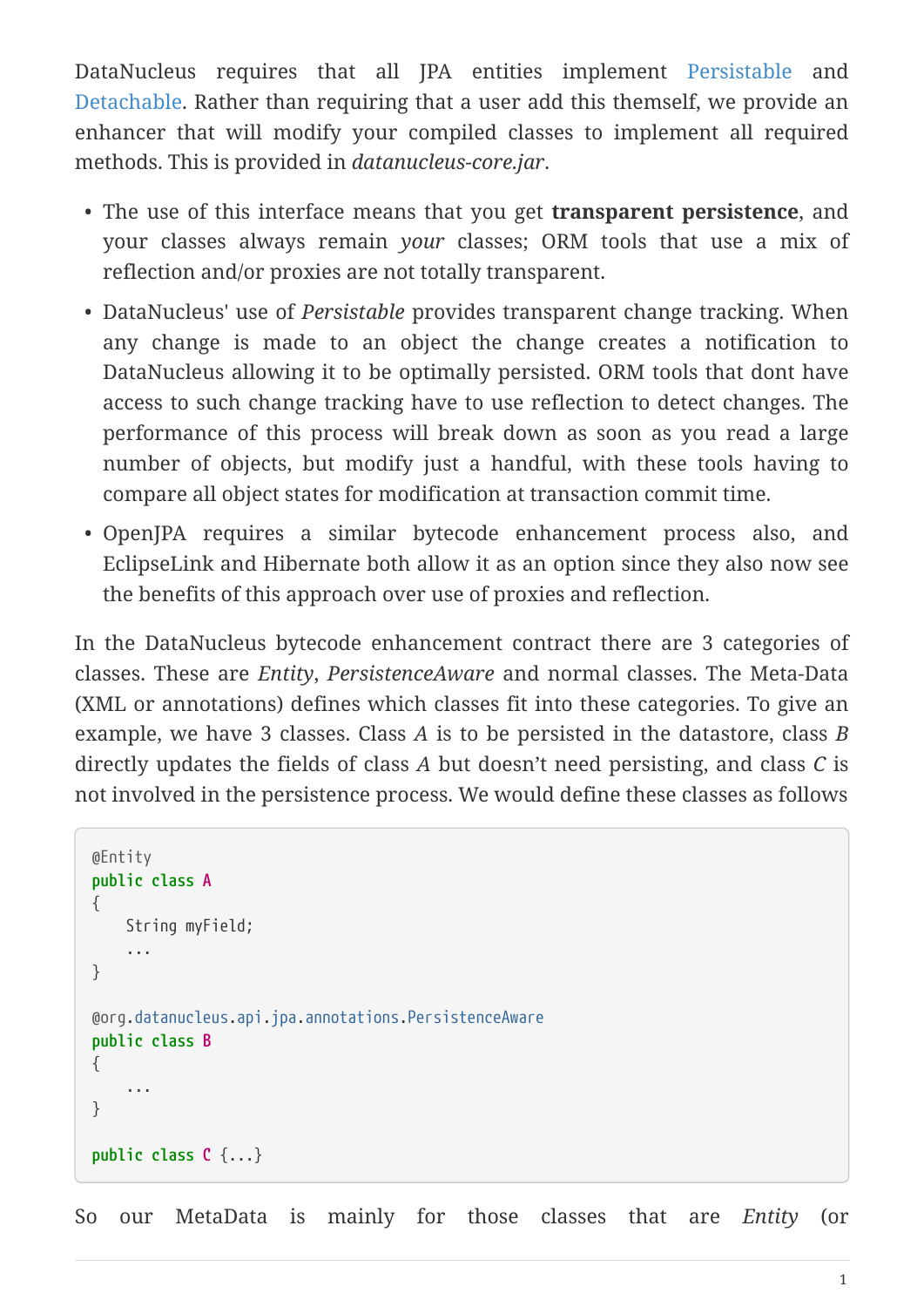MappedSuperclass/Embeddable) and are to be persisted to the datastore. For *PersistenceAware* classes we simply notate that the class knows about persistence. We don't define MetaData for any class that has no knowledge of persistence.

You can read more about the precise details of the bytecode enhancement contract [later in this section.](enhancer.html#enhancement_contract)

The enhancement process is very quick and easy.



You **cannot** enhance classes that are in a JAR/WAR file. They must be unpacked, enhanced and then repacked.



If the MetaData is changed in any way during development, the classes should always be recompiled and re-enhanced afterwards.

How to use the DataNucleus Enhancer depends on what environment you are using. Below are some typical examples.

- Post-compilation
	- [Using Maven via the DataNucleus Maven plugin](#page-4-0)
	- [Using Ant](#page-6-0)
	- [Manual invocation at the command line](#page-8-0)
	- [Using the Eclipse DataNucleus plugin](tools.html#eclipse)
- At runtime
	- [Runtime Enhancement](#page-10-0)
	- [Programmatically via an API](#page-11-0)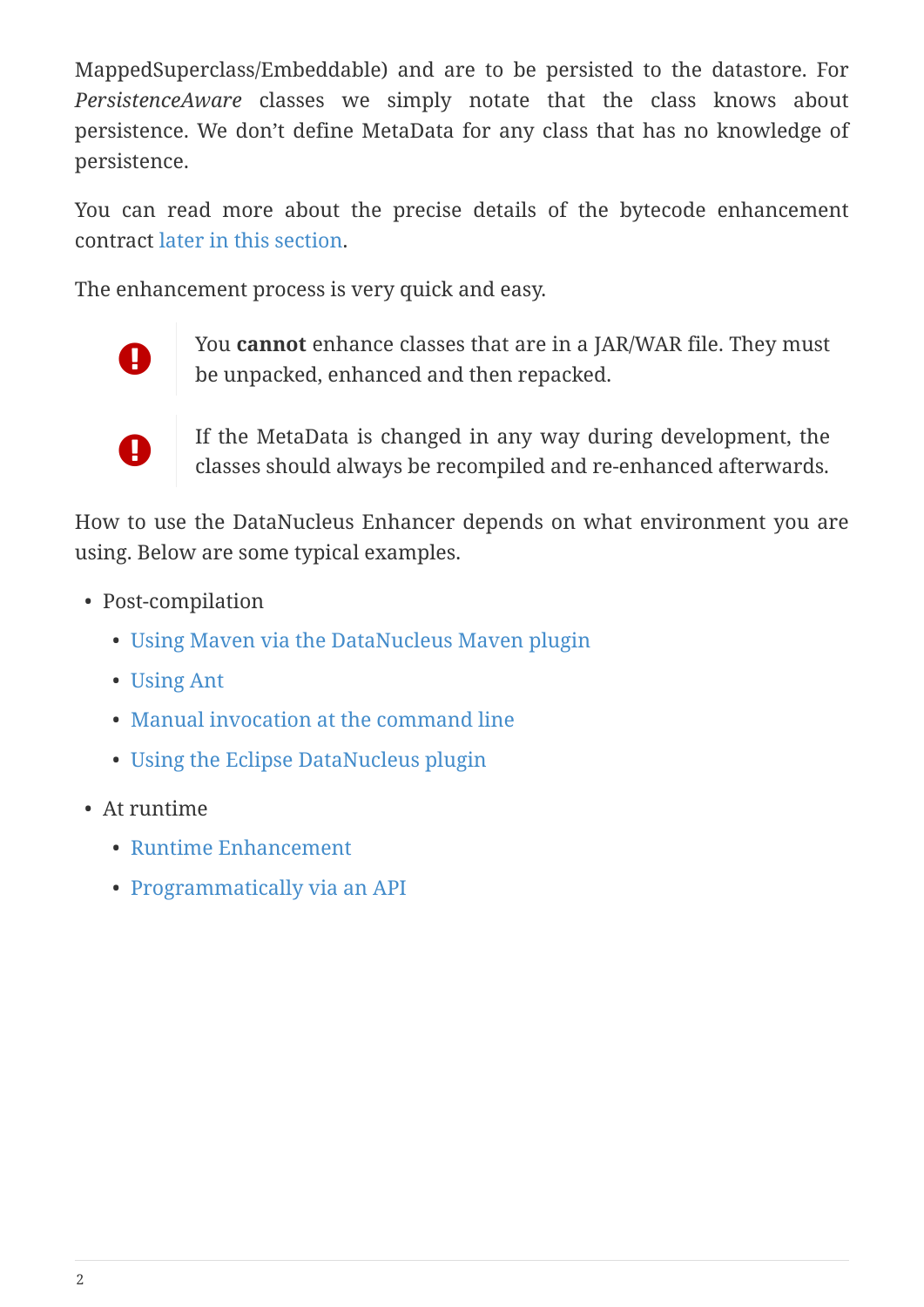### <span id="page-4-0"></span>**Maven**

Maven operates from a series of plugins. There is a DataNucleus plugin for Maven that allows enhancement of classes. Go to the Download section of the website and download this. Once you have the Maven plugin, you then need to set any properties for the plugin in your pom.xml file. Some properties that you may need to change are below

| <b>Property</b>                     | <b>Default</b>                         | <b>Description</b>                                                                                                                                                                                                    |  |  |
|-------------------------------------|----------------------------------------|-----------------------------------------------------------------------------------------------------------------------------------------------------------------------------------------------------------------------|--|--|
| persistenceUnitNa<br>me             |                                        | Name of the persistence-unit to enhance. Mandatory                                                                                                                                                                    |  |  |
|                                     | putDirectory}                          | metadataDirectory \${project.build.out Directory to use for enhancement files (classes/mappings).<br>For example, you could set this to<br>\${project.build.testOutputDirectory} when enhancing<br>Maven test classes |  |  |
| metadataIncludes                    | $\lambda$ <b>jdo</b> , $\lambda$ class | Fileset to include for enhancement (if not using<br>persistence-unit)                                                                                                                                                 |  |  |
| metadataExcludes                    |                                        | Fileset to exclude for enhancement (if not using<br>persistence-unit)                                                                                                                                                 |  |  |
| log4jConfiguration                  |                                        | Config file location for Log4J (if using it)                                                                                                                                                                          |  |  |
| jdkLogConfigurati<br>on             |                                        | Config file location for JDK1.4 logging (if using it)                                                                                                                                                                 |  |  |
| api                                 | JD <sub>O</sub>                        | API to enhance to (JDO, JPA). Mandatory : Set this to JPA                                                                                                                                                             |  |  |
| verbose                             | false                                  | Verbose output?                                                                                                                                                                                                       |  |  |
| quiet                               | false                                  | No output?                                                                                                                                                                                                            |  |  |
| targetDirectory                     |                                        | Where the enhanced classes are written (default is to<br>overwrite them)                                                                                                                                              |  |  |
| fork                                | true                                   | Whether to fork the enhancer process (e.g if you get a<br>command line too long with Windows).                                                                                                                        |  |  |
| generatePK                          | true                                   | Generate a PK class (of name {MyClass}_PK) for cases<br>where there are multiple PK fields yet no PK class is<br>defined.                                                                                             |  |  |
| generateConstruct true<br>or        |                                        | Generate a default constructor if not defined for the class<br>being enhanced.                                                                                                                                        |  |  |
| detachListener                      | false                                  | Whether to enhance classes to make use of a detach<br>listener for attempts to access an undetached field.                                                                                                            |  |  |
| ignoreMetaDataFo<br>rMissingClasses | false                                  | Whether to ignore when we have metadata specified for<br>classes that aren't found                                                                                                                                    |  |  |

You will need to add datanucleus-core.jar and datanucleus-api-jpa.jar into the CLASSPATH (of the plugin, or your project) for the enhancer to operate. Similarly *javax.persistence* (but then you almost certainly will have that in your project CLASSPATH anyway).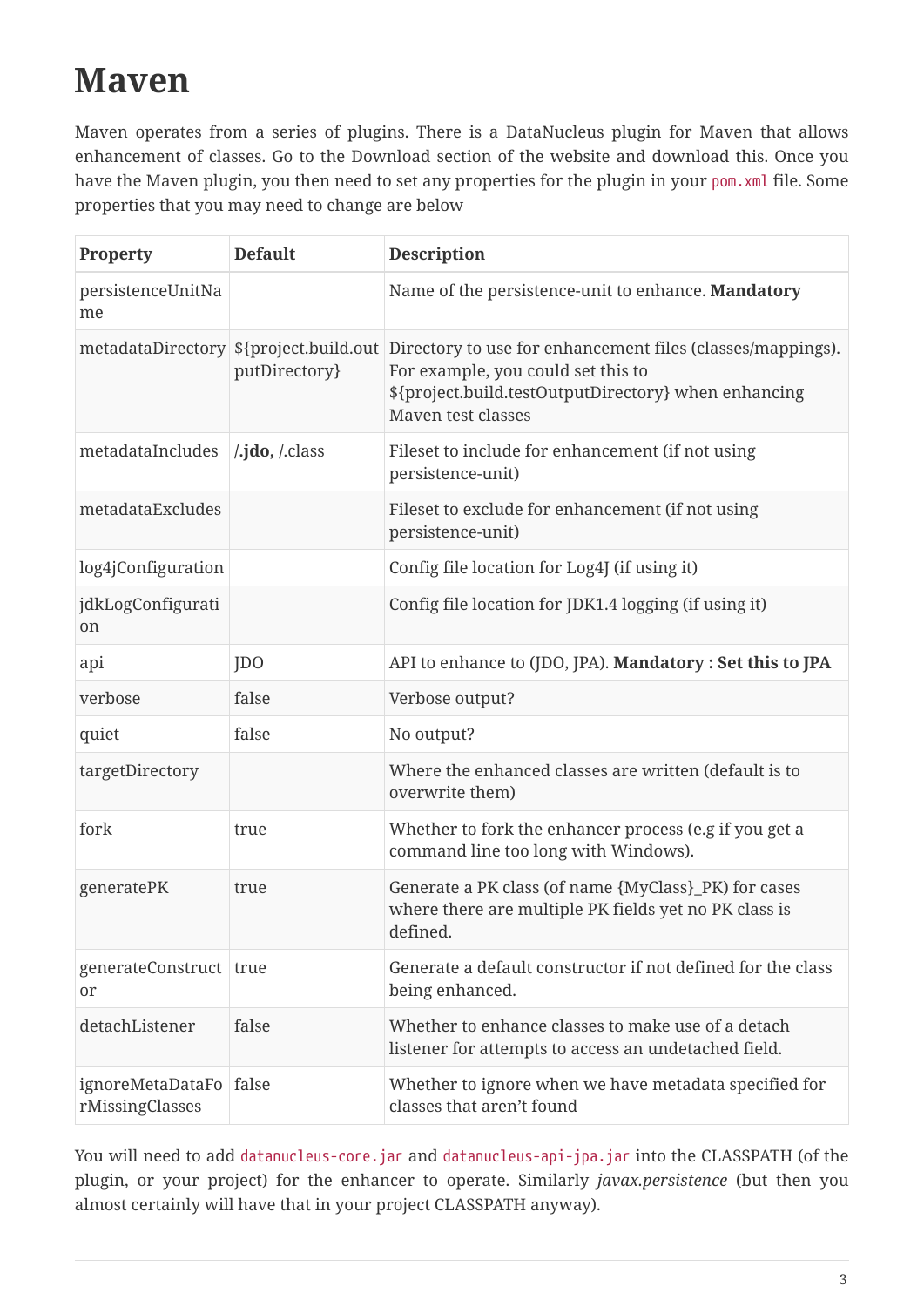mvn datanucleus:enhance

This will enhance all classes for the specified persistence-unit. If you want to check the current status of enhancement you can also type

```
mvn datanucleus:enhance-check
```
Or alternatively, you could add the following to your POM

| $\sim$ $\sim$ $\sim$                                                  |
|-----------------------------------------------------------------------|
| <plugins></plugins>                                                   |
| <plugin></plugin>                                                     |
| <groupid>org.datanucleus</groupid>                                    |
| <artifactid>datanucleus-maven-plugin</artifactid>                     |
| <version>5.0.2</version>                                              |
| <configuration></configuration>                                       |
| <api>JPA</api>                                                        |
| <persistenceunitname>MyUnit</persistenceunitname>                     |
| <log4jconfiguration>\${basedir}/log4j.properties</log4jconfiguration> |
| <verbose>true</verbose>                                               |
|                                                                       |
| <executions></executions>                                             |
| <execution></execution>                                               |
| <phase>process-classes</phase>                                        |
| <goals></goals>                                                       |
| <goal>enhance</goal>                                                  |
|                                                                       |
|                                                                       |
|                                                                       |
|                                                                       |
|                                                                       |
|                                                                       |
|                                                                       |
|                                                                       |

So you then get auto-enhancement after each compile. Please refer to the [Maven JPA guide](tools.html#maven) for more details.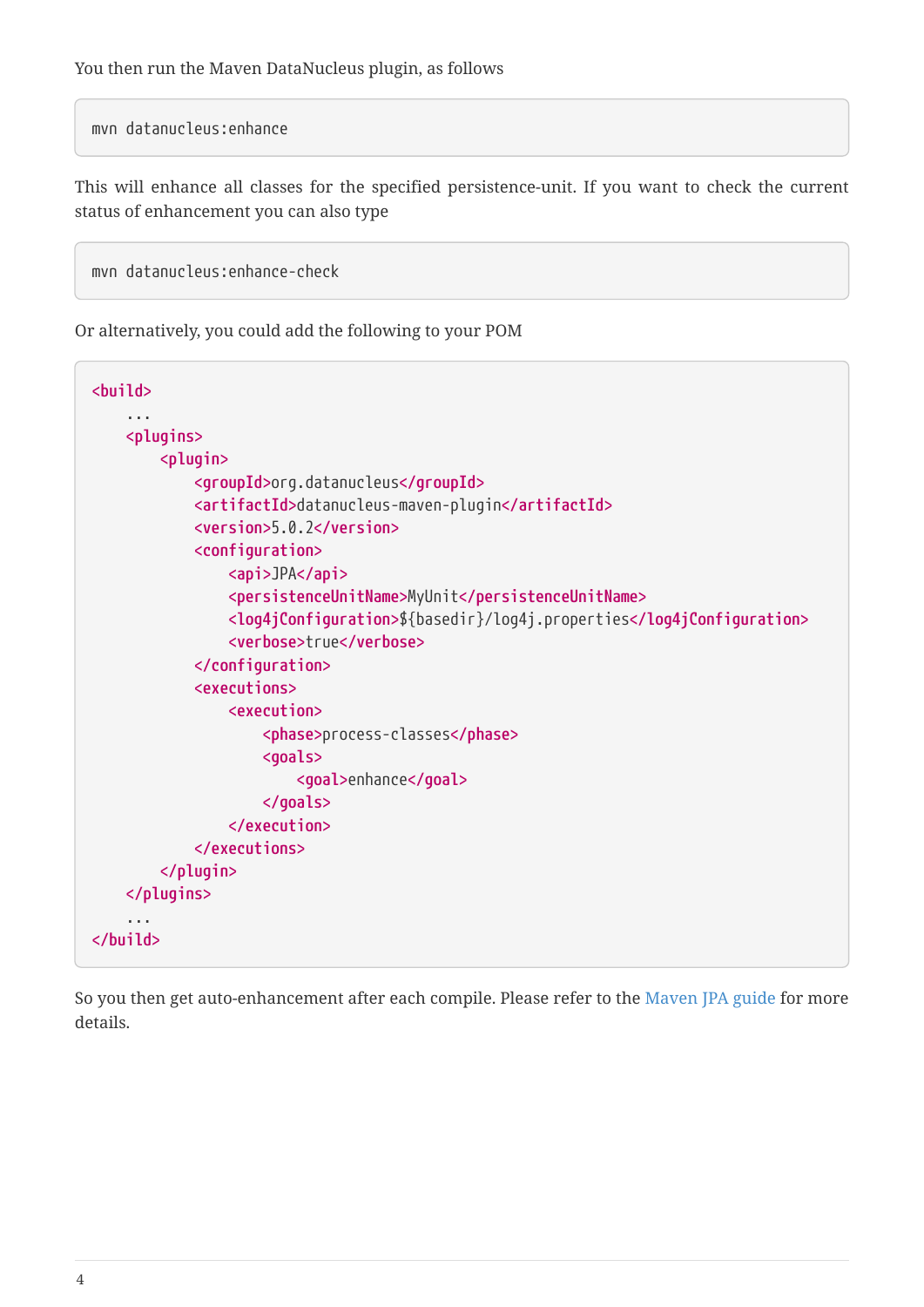## <span id="page-6-0"></span>**Ant**

Ant provides a powerful framework for performing tasks, and DataNucleus provides an Ant task to enhance classes. You need to make sure that the datanucleus-core.jar, datanucleus-api-jpa.jar, log4j.jar (optional), and javax.persistence.jar are in your CLASSPATH. If using JDO metadata then you will also need javax.jdo.jar and datanucleus-api-jdo.jar in the CLASSPATH. In the DataNucleus Enhancer Ant task, the following parameters are available

| <b>Parameter</b>                    | <b>Description</b>                                                                                                                                                                                            | values                 |
|-------------------------------------|---------------------------------------------------------------------------------------------------------------------------------------------------------------------------------------------------------------|------------------------|
| destination                         | Optional. Defining a directory where enhanced<br>classes will be written. If omitted, the original<br>classes are updated.                                                                                    |                        |
| api                                 | Defines the API to be used when enhancing                                                                                                                                                                     | Set this to <b>JPA</b> |
| persistenceUnit                     | Defines the "persistence-unit" to enhance.                                                                                                                                                                    |                        |
| checkonly                           | Whether to just check the classes for<br>enhancement status. Will respond for each class<br>with "ENHANCED" or "NOT ENHANCED". This<br>will disable the enhancement process and<br>just perform these checks. | true, false            |
| verbose                             | Whether to have verbose output.                                                                                                                                                                               | true, false            |
| quiet                               | Whether to have no output.                                                                                                                                                                                    | true, false            |
| generatePK                          | Whether to generate PK classes as required.                                                                                                                                                                   | true, false            |
| generateConstructor                 | Whether to generate a default constructor as<br>required.                                                                                                                                                     | true, false            |
| if                                  | Optional. The name of a property that must be<br>set in order to the Enhancer Ant Task to execute.                                                                                                            |                        |
| ignoreMetaDataForMis<br>singClasses | Optional. Whether to ignore when we have<br>metadata specified for classes that aren't found                                                                                                                  |                        |

The enhancer task extends the Apache Ant Java task, thus all parameters available to the Java task are also available to the enhancer task.

So you could define something *like* the following, setting up the parameter **enhancer.classpath**, and **log4j.config.file** to suit your situation.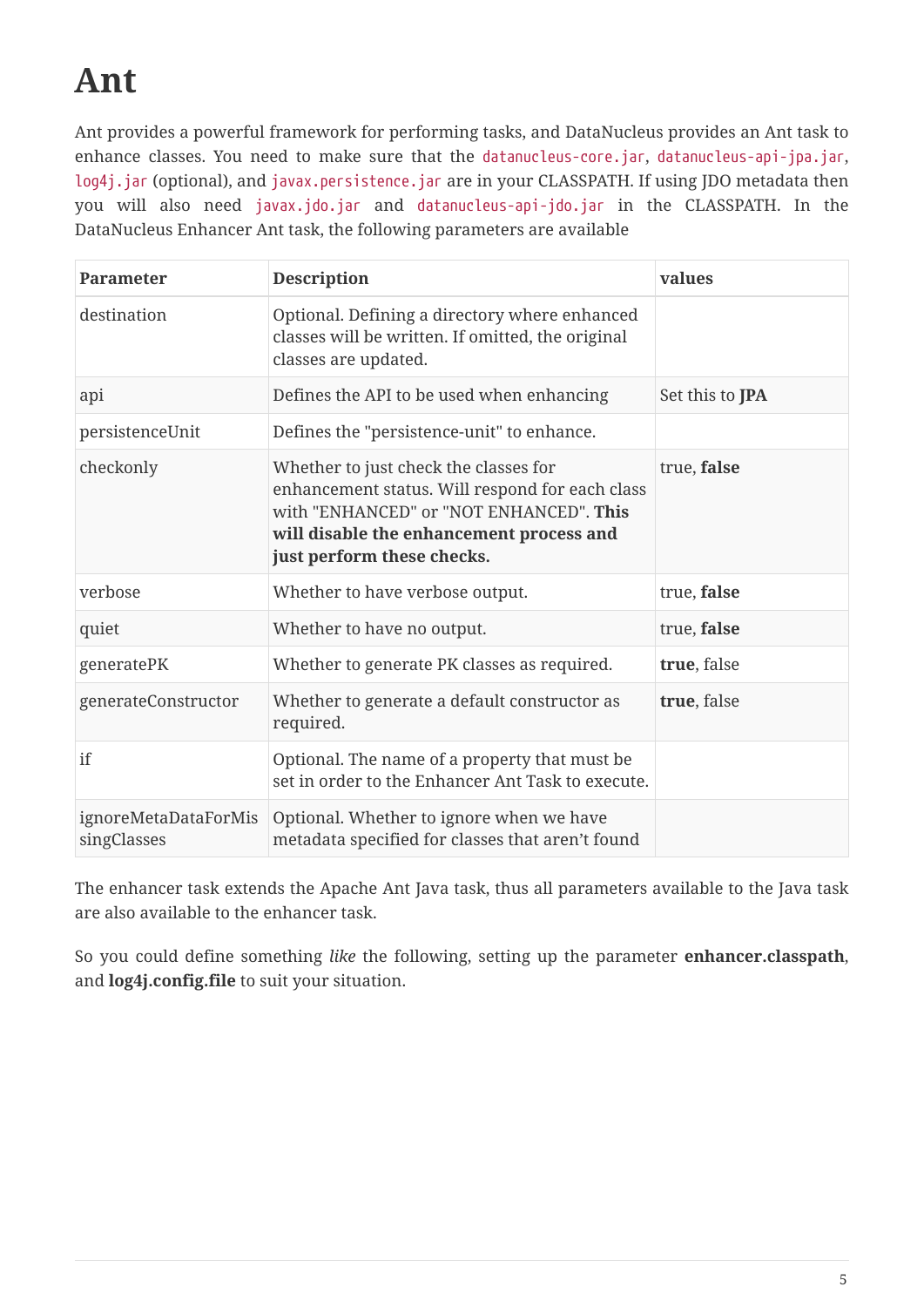```
<target name="enhance" description="DataNucleus enhancement">
      <taskdef name="datanucleusenhancer" classpathref="enhancer.classpath"
classname="org.datanucleus.enhancer.EnhancerTask" />
      <datanucleusenhancer persistenceUnit="MyUnit" failonerror="true" verbose="true">
          <jvmarg line="-Dlog4j.configuration=${log4j.config.file}"/>
          <classpath>
              <path refid="enhancer.classpath"/>
          </classpath>
      </datanucleusenhancer>
</target>
```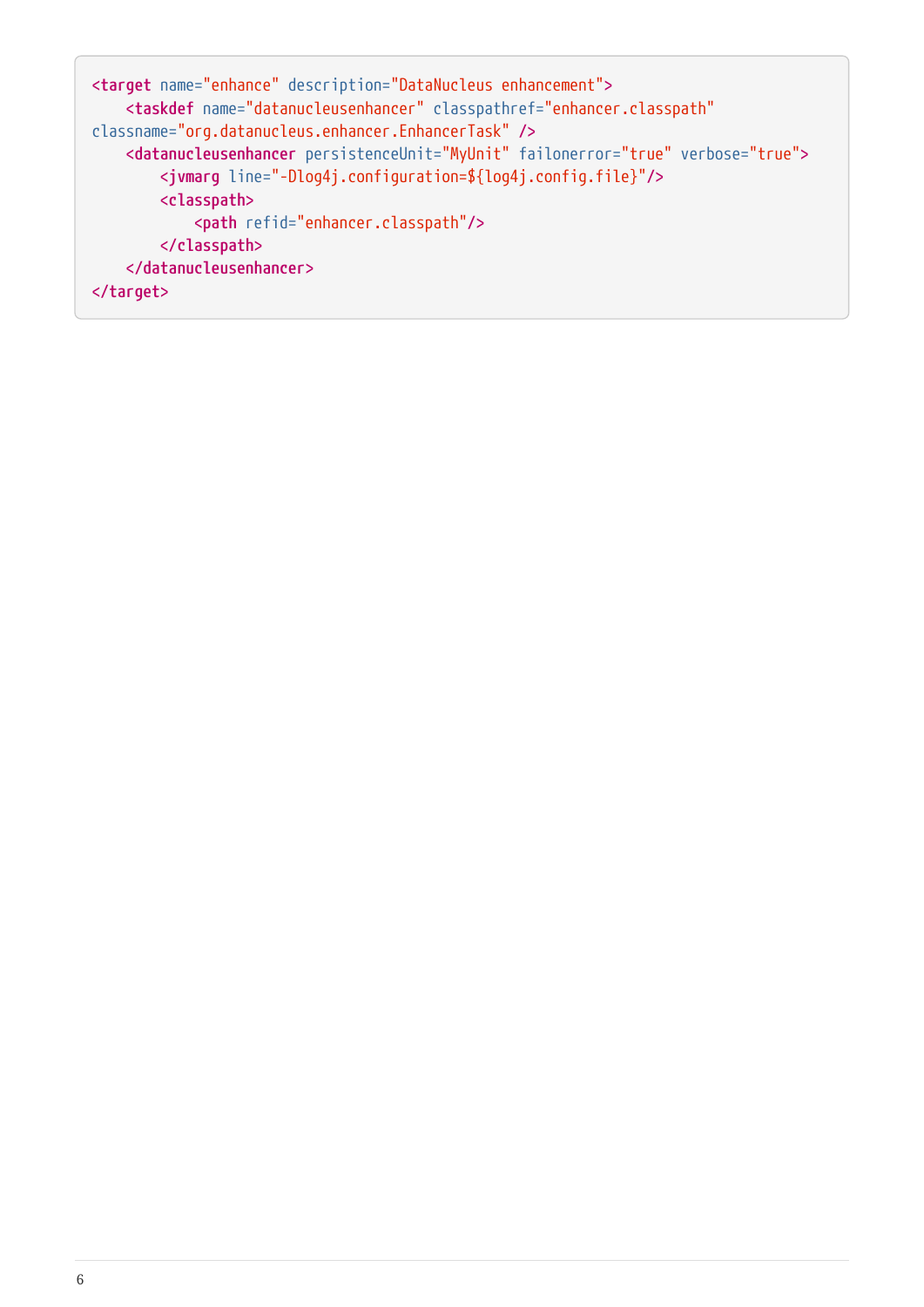## <span id="page-8-0"></span>**Manually**

If you are building your application manually and want to enhance your classes you follow the instructions in this section. You invoke the enhancer as follows

```
java -cp classpath org.datanucleus.enhancer.DataNucleusEnhancer [options]
      where options can be
          -pu {persistence-unit-name} : Name of a "persistence-unit" to enhance the
classes for
          -d {target-dir-name} : Write the enhanced classes to the specified directory
          -api {api-name} : Name of the API we are enhancing for (JDO, JPA). Set this to
JPA
          -checkonly : Just check the classes for enhancement status
          -v : verbose output
          -q : quiet mode (no output, overrides verbose flag too)
          -generatePK {flag} : generate any PK classes where needed ({flag} should be
true or false - default=true)
          -generateConstructor {flag} : generate default constructor where needed
({flag} should be true or false - default=true)
          -ignoreMetaDataForMissingClasses : ignore classes that have defined metadata
but are missing
     where "mapping-files" and "class-files" are provided when not enhancing a
persistence-unit,
          and give the paths to the mapping files and class-files that define the
classes being enhanced.
      where classpath must contain the following
          `datanucleus-core.jar`
          `datanucleus-api-jpa.jar`
          `javax.persistence.jar`
          `log4j.jar` (optional)
          your classes
          your meta-data files
```
The input to the enhancer should be the name of the "persistence-unit" to enhance. To give an example of how you would invoke the enhancer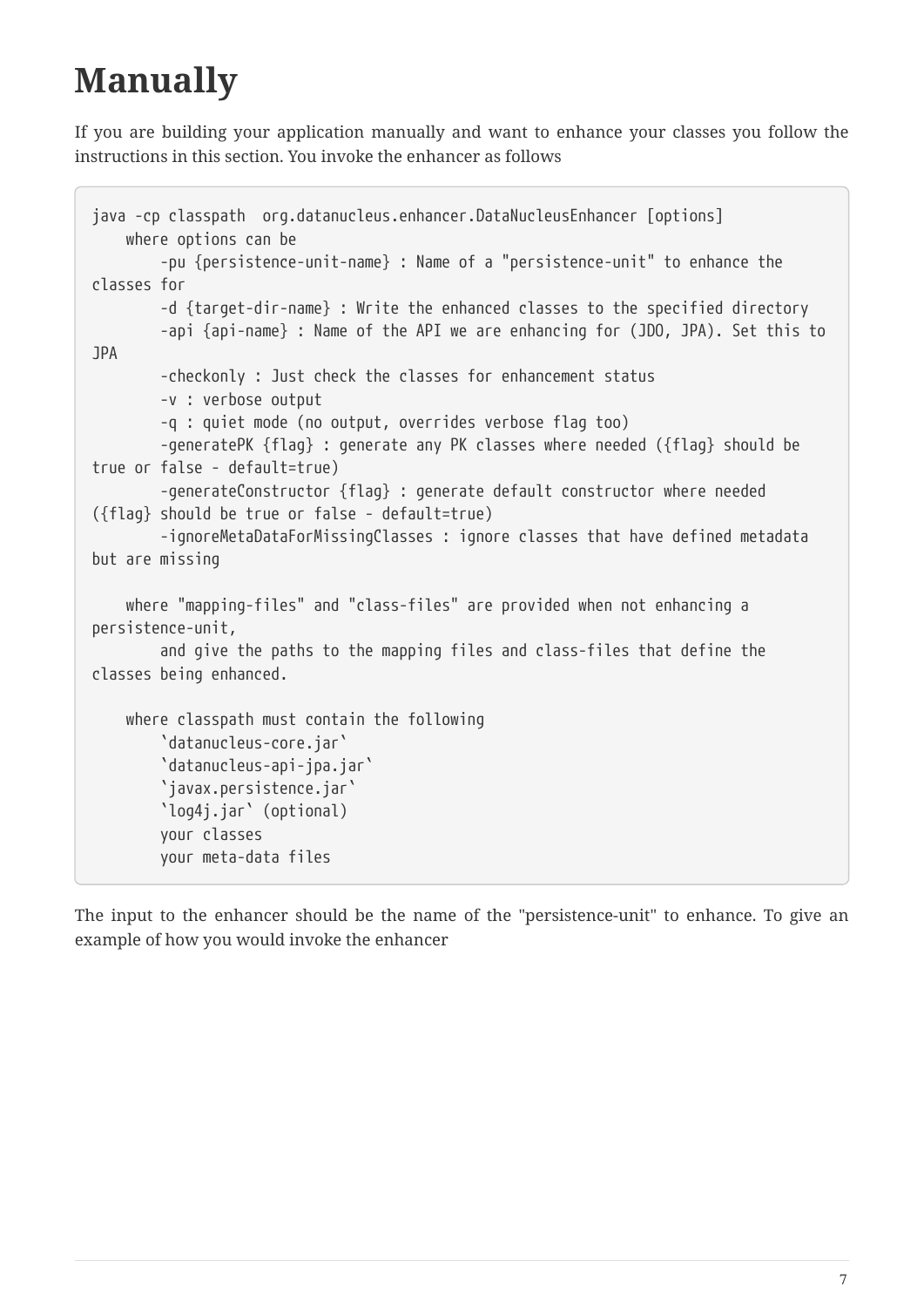```
# Linux/Unix :
java -cp target/classes:lib/datanucleus-core.jar:lib/datanucleus-api-
jpa.jar:lib/javax.persistence.jar:lib/log4j.jar
       -Dlog4j.configuration=file:log4j.properties
       org.datanucleus.enhancer.DataNucleusEnhancer -api JPA -pu MyUnit
# Windows :
java -cp target\classes;lib\datanucleus-core.jar;lib\datanucleus-api-jpa.jar;lib
\javax.persistence.jar;lib\log4j.jar
       -Dlog4j.configuration=file:log4j.properties
       org.datanucleus.enhancer.DataNucleusEnhancer -api JPA -pu MyUnit
# [should all be on same line. Shown like this for clarity]
```
So you pass in the persistence-unit name as the final argument(s) in the list, and include the respective JAR's in the classpath (-cp). The enhancer responds as follows

```
DataNucleus Enhancer (version 5.0.2) for API "JPA"
DataNucleus Enhancer : Classpath
>> /home/andy/work/myproject//target/classes
>> /home/andy/work/myproject/lib/log4j.jar
>> /home/andy/work/myproject/lib/javax.persistence.jar
>> /home/andy/work/myproject/lib/datanucleus-core.jar
>> /home/andy/work/myproject/lib/datanucleus-api-jpa.jar
ENHANCED (persistable): org.mydomain.mypackage1.Pack
ENHANCED (persistable): org.mydomain.mypackage1.Card
DataNucleus Enhancer completed with success for 2 classes. Timings : input=422 ms,
enhance=490 ms, total=912 ms.
       ... Consult the log for full details
```
If you have errors here relating to "Log4J" then you must fix these first. If you receive no output about which class was ENHANCED then you should look in the DataNucleus enhancer log for errors. The enhancer performs much error checking on the validity of the passed MetaData and the majority of errors are caught at this point. You can also use the DataNucleus Enhancer to check whether classes are enhanced. To invoke the enhancer in this mode you specify the **checkonly** flag. This will return a list of the classes, stating whether each class is enhanced for persistence under JPA or not. The classes need to be in the CLASSPATH



A CLASSPATH should contain a set of JAR's, and a set of directories. It should NOT explictly include class files, and should NOT include parts of the package names. If in doubt please consult a Java book)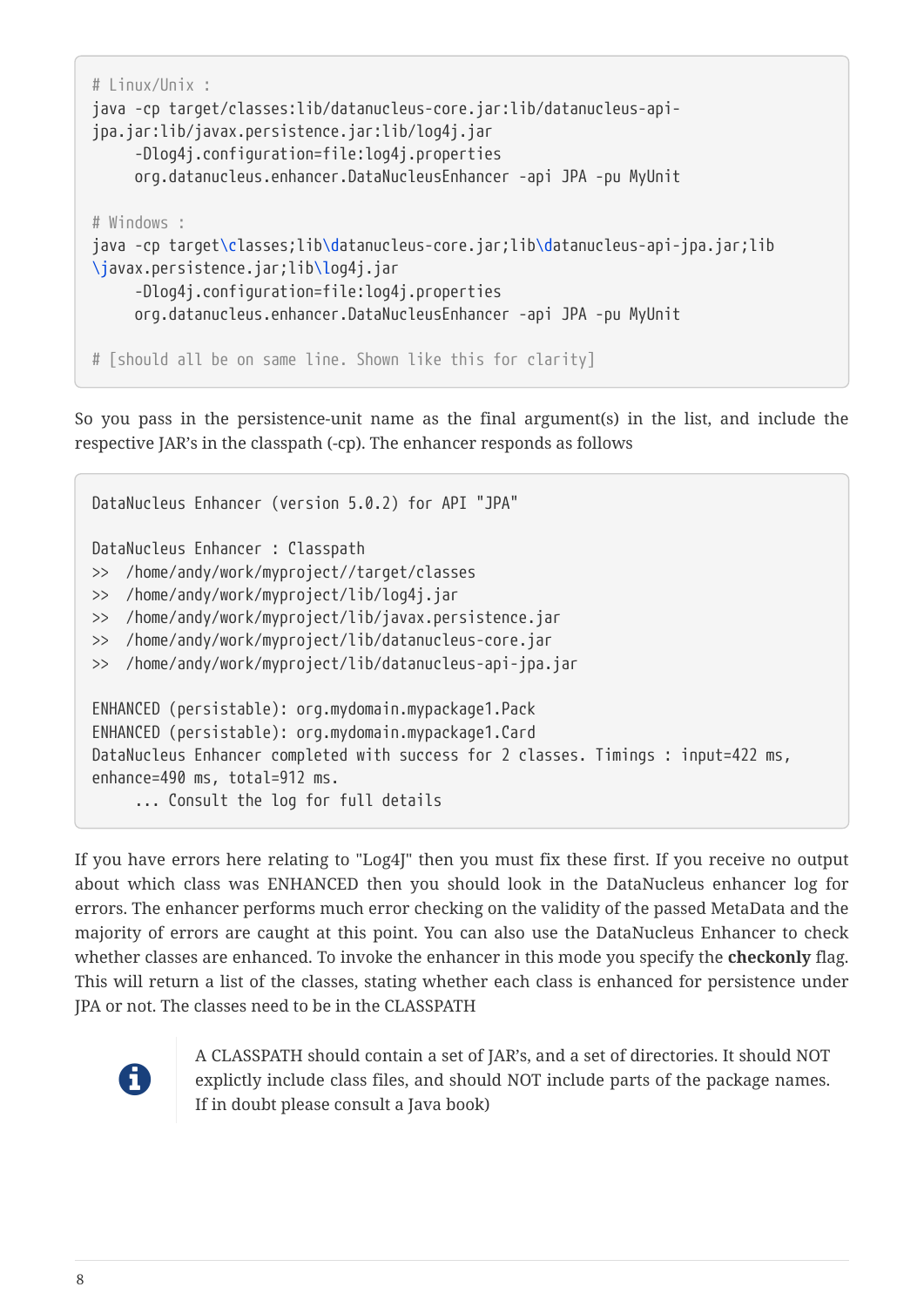### <span id="page-10-0"></span>**Runtime Enhancement**

When operating in a JavaEE environment (JBoss, WebSphere, etc) instead set the persistence property [datanucleus.jpa.addClassTransformer](persistence.html#emf_props_dn_emf) to *true*. Note that this is only for a real JavaEE server that implements the JavaEE parts of the JPA spec.

To enable runtime enhancement in other environments, the *javaagent* option must be set in the java command line. For example,

```
java -javaagent:datanucleus-core.jar=-api=JPA Main
```
The statement above will mean that all classes, when being loaded, will be processed by the ClassFileTransformer (except class in packages "java.**", "javax.**", "org.datanucleus.\*"). This means that it can be slow since the MetaData search algorithm will be utilised for each. To speed this up you can specify an argument to that command specifying the names of package(s) that should be processed (and all others will be ignored). Like this

java -javaagent:datanucleus-core.jar=-api=JPA,mydomain.mypackage1,mydomain.mypackage2 Main

so in this case only classes being loaded that are in *mydomain.mypackage1* and *mydomain.mypackage2* will be attempted to be enhanced.

Please take care over the following when using runtime enhancement

- When you have a class with a field of another entity type make sure that you mark the field with the relation annotation (@OneToOne, @OneToMany, @ManyToOne, @ManyToMany etc) since with runtime enhancement at that point the related class is likely not yet enhanced so will likely not be marked as persistent otherwise. **Be explicit**
- If the agent jar is not found make sure it is specified with an absolute path.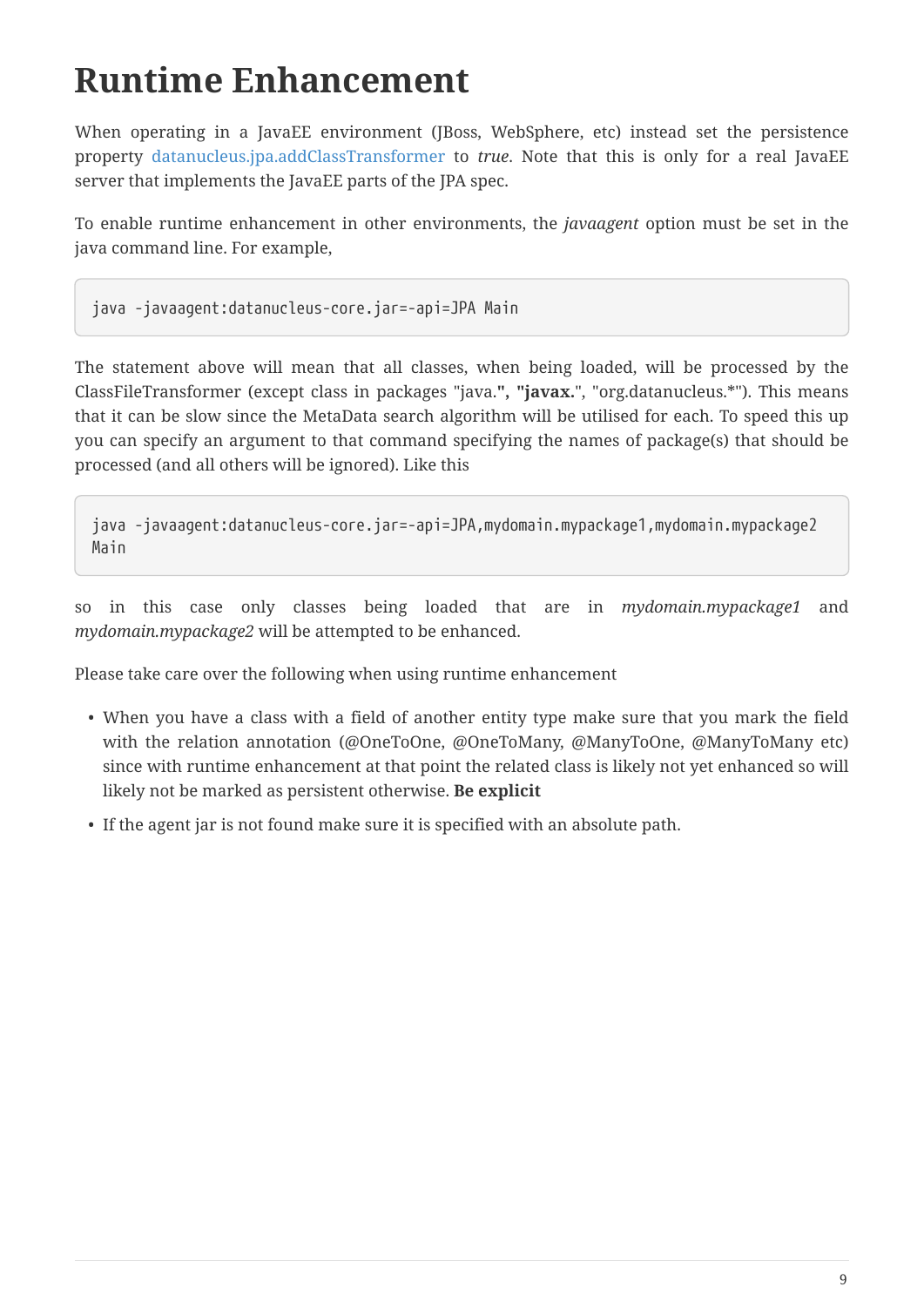### <span id="page-11-0"></span>**Programmatic API**

You could alternatively programmatively enhance classes from within your application.

```
import org.datanucleus.enhancer.DataNucleusEnhancer;
DataNucleusEnhancer enhancer = new DataNucleusEnhancer("JPA", null);
enhancer.setVerbose(true);
enhancer.addPersistenceUnit("MyPersistenceUnit");
enhancer.enhance();
```
This will look in META-INF/persistence.xml and enhance all classes defined by that unit. **Please note that you will need to load the enhanced version of the class into a different ClassLoader after performing this operation to use them**.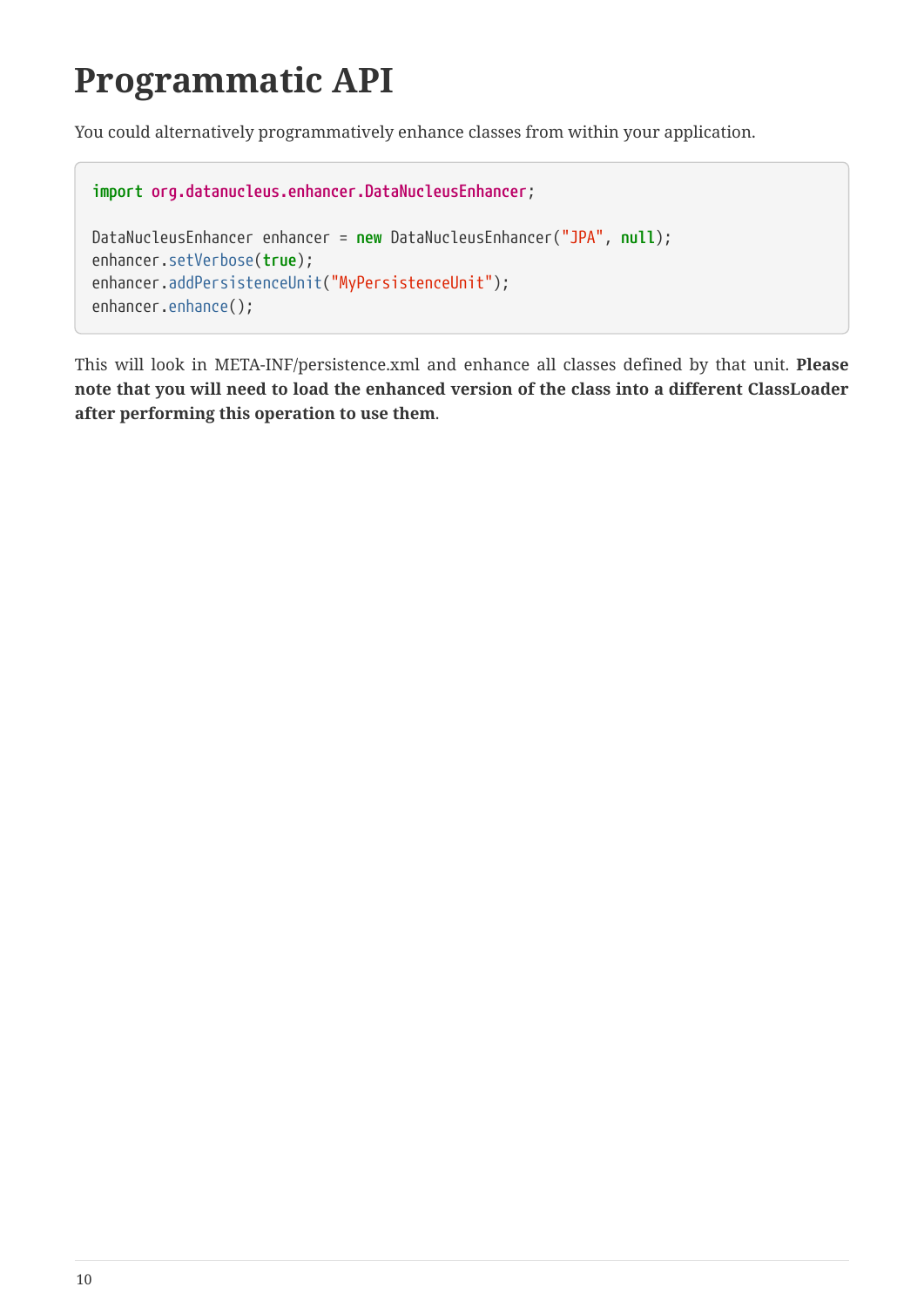## <span id="page-12-0"></span>**Enhancement Contract Details**

### <span id="page-12-1"></span>**Persistable**

JPA allows implementations to bytecode-enhance persistable classes to implement some interface to provide them with change tracking etc. DataNucleus provides its own byte-code enhancer (in the *datanucleus-core.jar*) to enhance users entity classes to implement this *Persistable* interface. If we start off with the following class

```
@Entity
public class MyClass
{
      String field1;
      String field2;
      ...
}
```
This is bytecode enhanced for JPA to implement [Persistable](http://www.datanucleus.org/javadocs/core/5.0/org/datanucleus/enhancement/Persistable.html) and [Detachable](http://www.datanucleus.org/javadocs/core/5.0/org/datanucleus/enhancement/Detachable.html).



The example above doesn't show all *Persistable* methods, but demonstrates that all added methods and fields are prefixed with "dn" to distinguish them from the users own methods and fields. Also each persistent field of the class will be given a dnGetXXX, dnSetXXX method so that accesses of these fields are intercepted so that DataNucleus can manage their "dirty" state. Regarding the *Detachable* interface, the main thing to know is that the detached state (object id of the datastore object, the version of the datastore object when it was detached, and which fields were detached is stored in "dnDetachedState") is stored in the object when it is detached, and available to be merged later on.

#### <span id="page-12-2"></span>**Byte-Code Enhancement Myths**

Some groups (e.g Hibernate) in the past perpetuated arguments against "byte-code enhancement" saying that it was somehow 'evil'. The most common were :-